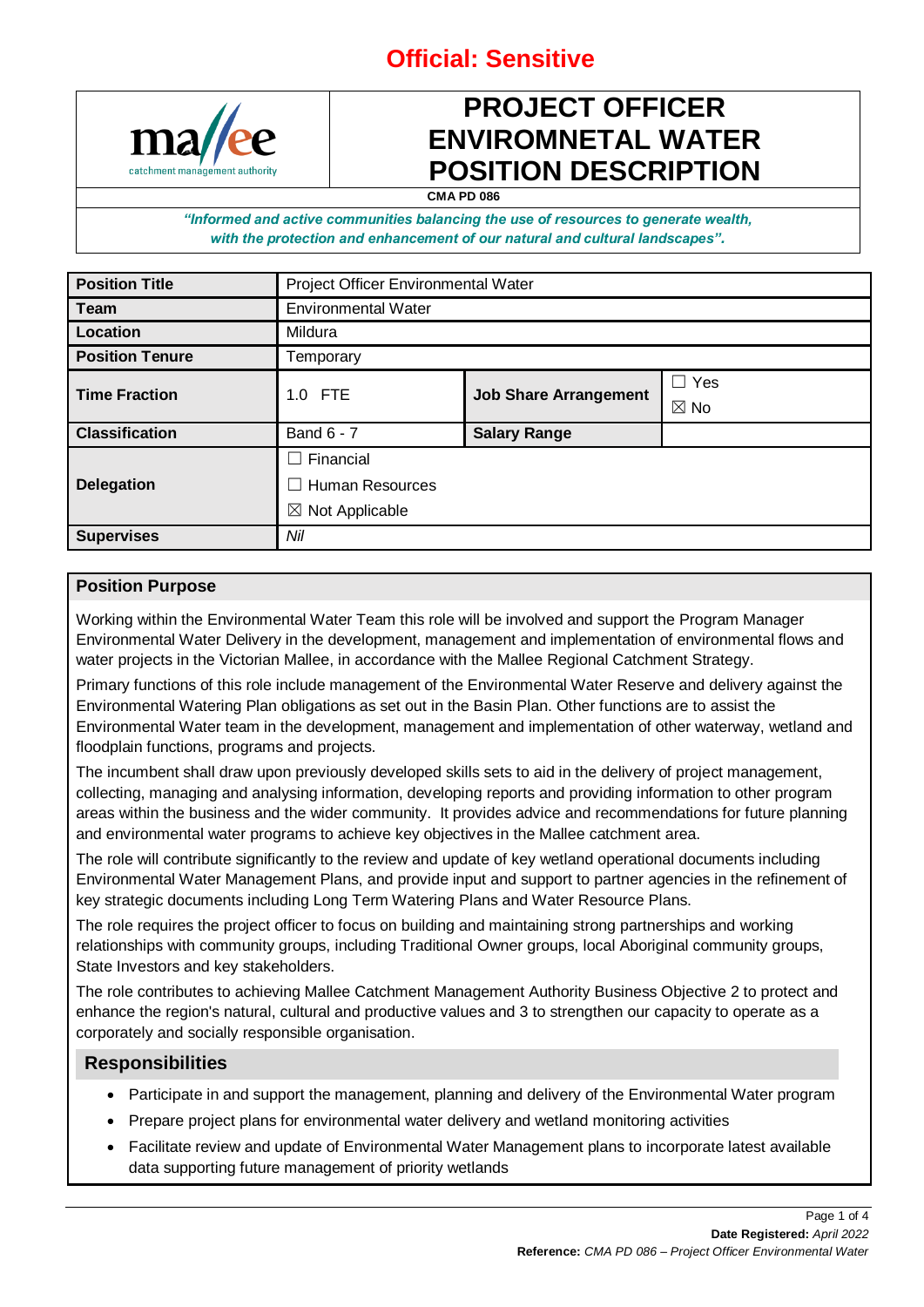- Support the development and review of regional, state and basin-wide strategic planning documents including Long-Term Watering Plans and Water Resource Plans
- Undertake procurement, contracting and delivery for environmental water projects
- Undertake photo-point and other monitoring at environmental watering sites
- Regularly update/manage databases with watering event details, monitoring data and project outputs for watering programs
- Attend meetings and working groups for water programs as required.
- Maintain regular contact with landholders of watering sites
- Assist Communications team in development of "Informing Communication Plan for Environmental Water"
- Collaborate with Connecting Community to Waterways project to engage with communities regarding environmental watering programs, decision making and outcomes
- Collaborate with communications team to improve community support for, and involvement in environmental watering activities
- Contribute stories, ideas and highlights for potential media releases or communication publications
- Contribute to Mallee CMA's continual improvement approach to environmental water process and decision-making, based on best-available information
- Work collaboratively with all members of the Environmental Water team to ensure consistent and informed approach to executed work activities
- Manage own time, set priorities, plan and organise work so as to achieve specific objectives within the resources and time frames available

### **Key Relationships**

Program Manager Environmental Water (Supervisor)

Manager Environmental Water (Line Manager)

Environmental Water team (Information Sharing, Support, Collaboration, Program Delivery)

Executive Manager Projects and Business Development (Information Sharing, Support, Collaboration)

Department of Environment Land Water and Planning (Investor)

Victorian Environmental Water Holder (Investor)

Parks Victoria (Land Manager)

Private Landholders

| <b>Core Capability/Sub Capability</b>                                               | <b>Capability Level Descriptor</b>                                                                                                                                                                                                                                                                                                                                                                        |  |
|-------------------------------------------------------------------------------------|-----------------------------------------------------------------------------------------------------------------------------------------------------------------------------------------------------------------------------------------------------------------------------------------------------------------------------------------------------------------------------------------------------------|--|
| <b>Leadership and Excellence</b><br><b>Strategic Focus L2</b><br>Team Dynamics L1   | Contributes to team work plans which incorporate clear targets and<br>goals linked to the Corporate Plan and strategies<br>Contributes to team discussions, problem solving and decision making in<br>culturally respectful ways                                                                                                                                                                          |  |
| <b>Corporate Governance</b><br><b>Quality and Risk Management</b><br>L1<br>OHS&W L1 | Ensures work practices and document management comply with quality<br>standards<br>Risks are identified and reported and contributes to the development of<br>risk management actions<br>Ensures work practices support staff wellbeing, personal safety and the<br>safety of others in accordance with policy and procedure. Reports<br>incidents/hazards/injury and proactively works to improve OHS&W. |  |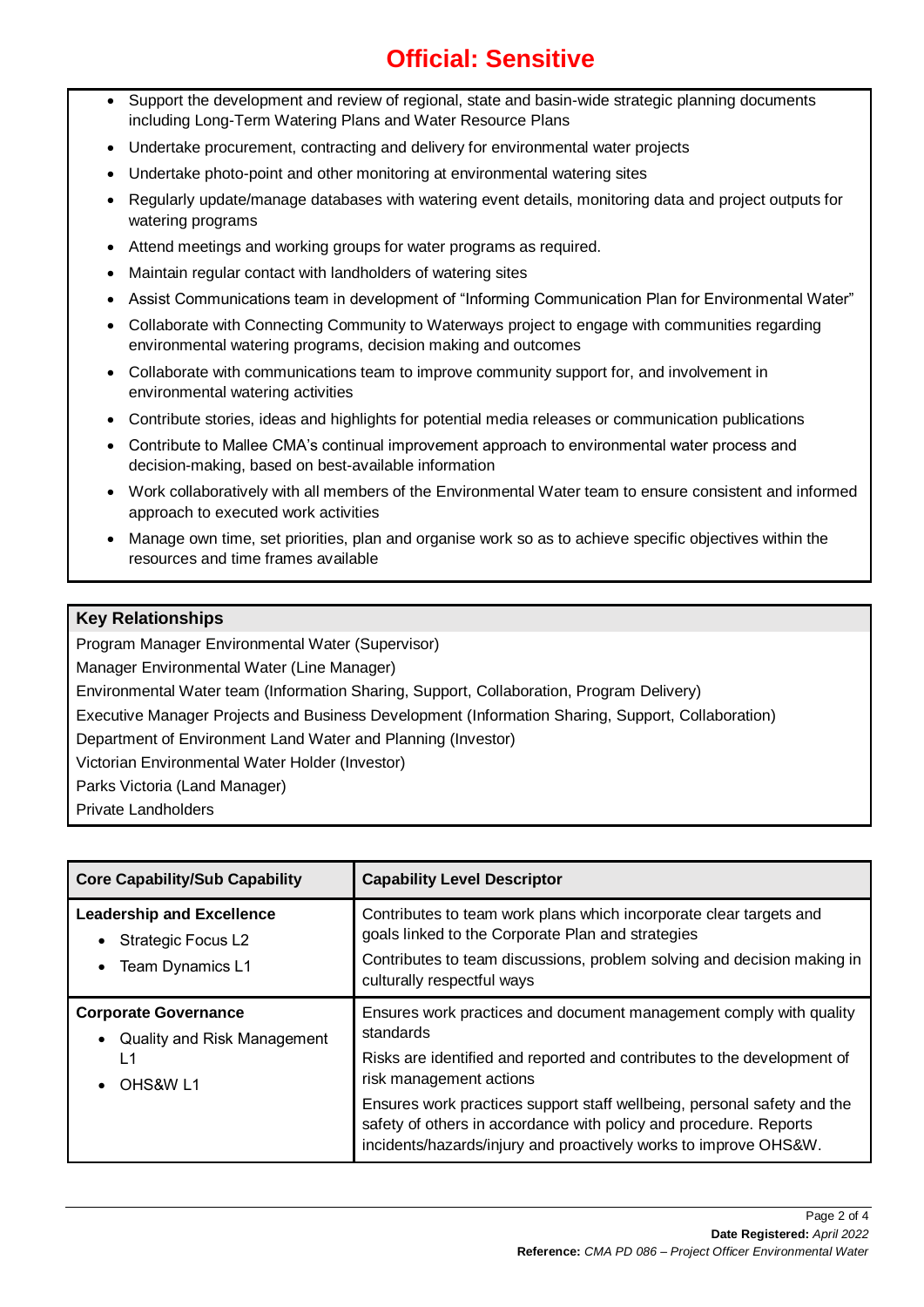| Professionalism<br>Time Management L2<br>$\bullet$<br>Accountability L2<br>Problem Solving L2<br>$\bullet$                                                 | Manages time and maintains quality using tools effectively to assist with<br>planning and organising even when faced with changing priorities<br>Takes responsibility for work outcomes and helps others to understand<br>their roles and responsibilities<br>Listens respectively, facilitates the resolution of interested parties and<br>colleagues' problems in respectful ways                                                                                                                                     |
|------------------------------------------------------------------------------------------------------------------------------------------------------------|-------------------------------------------------------------------------------------------------------------------------------------------------------------------------------------------------------------------------------------------------------------------------------------------------------------------------------------------------------------------------------------------------------------------------------------------------------------------------------------------------------------------------|
| <b>Community and Stakeholder</b><br>Engagement<br>Partnerships and Collaboration<br>L2<br><b>Community Value L2</b><br><b>Builds Trust L1</b><br>$\bullet$ | Obtains interested parties' feedback on analysis, alternatives and /or<br>decisions. Works directly with the interested parties throughout the<br>process to ensure concerns and aspirations are consistently understood<br>and considered<br>Has detailed understanding of local communities and groups that we<br>work with and delivers information to build community capacity for NRM<br>Respects the right for privacy and confidentiality of all interested parties<br>in accordance with policy and legislation |
| <b>Project Delivery</b><br>Project Management L3<br><b>Budget Management L2</b><br><b>Procurement and Contract</b><br>Management L2                        | Produces project plans where outcomes are clearly defined and action<br>steps for achievement are clearly specified<br>Prepares project budgets and reviews and manages budget in<br>accordance with contract outputs<br>Develops contract specifications, gathers quotes and prepares draft<br>contracts in accordance with policy. Develops KPIs for contractors and<br>monitors performance in the field ensuring work meets contractual<br>project requirements                                                     |
| <b>Interpersonal Communications</b><br><b>Written Communication L2</b><br>Verbal Communication L2                                                          | Prepares accurate documents and written communications including<br>project publications, digital and print material, that incorporates content<br>appropriate for the purpose and audience<br>Communicates clear, culturally appropriate, respectful and consistent<br>messages to interested parties and other staff and listens to feedback                                                                                                                                                                          |
| <b>Natural Resource Management</b><br>Local NRM L2<br>Knowledge of Natural Resource<br>Management Assets L2                                                | Investigates and understands issues locally to manage natural<br>resources effectively<br>Builds knowledge of NRM assets and integrates management<br>techniques and plans                                                                                                                                                                                                                                                                                                                                              |
| <b>Continuous Improvement</b><br>Change Management L1<br>Creativity and Innovation L1                                                                      | Maintains a positive approach to change and demonstrates flexibility and<br>adaptability in relation to new and different ways of working<br>Identifies ways to do things better, develops ideas with others and<br>assists with the implementation of changes to routine work practices                                                                                                                                                                                                                                |

| <b>Personal Attribute</b> | <b>Descriptor</b>                                                                                                                                                            |
|---------------------------|------------------------------------------------------------------------------------------------------------------------------------------------------------------------------|
| Self-disciplined          | Manages own time to achieve key outcomes<br>$\bullet$<br>Avoids distraction and diversions<br>$\bullet$<br>Is organised and methodical<br>$\bullet$                          |
| <b>Resilient</b>          | • Recovers from setbacks<br>Constructively overcomes obstacles and impediments<br>$\bullet$<br>Learns from experience and identifies areas for self-development<br>$\bullet$ |